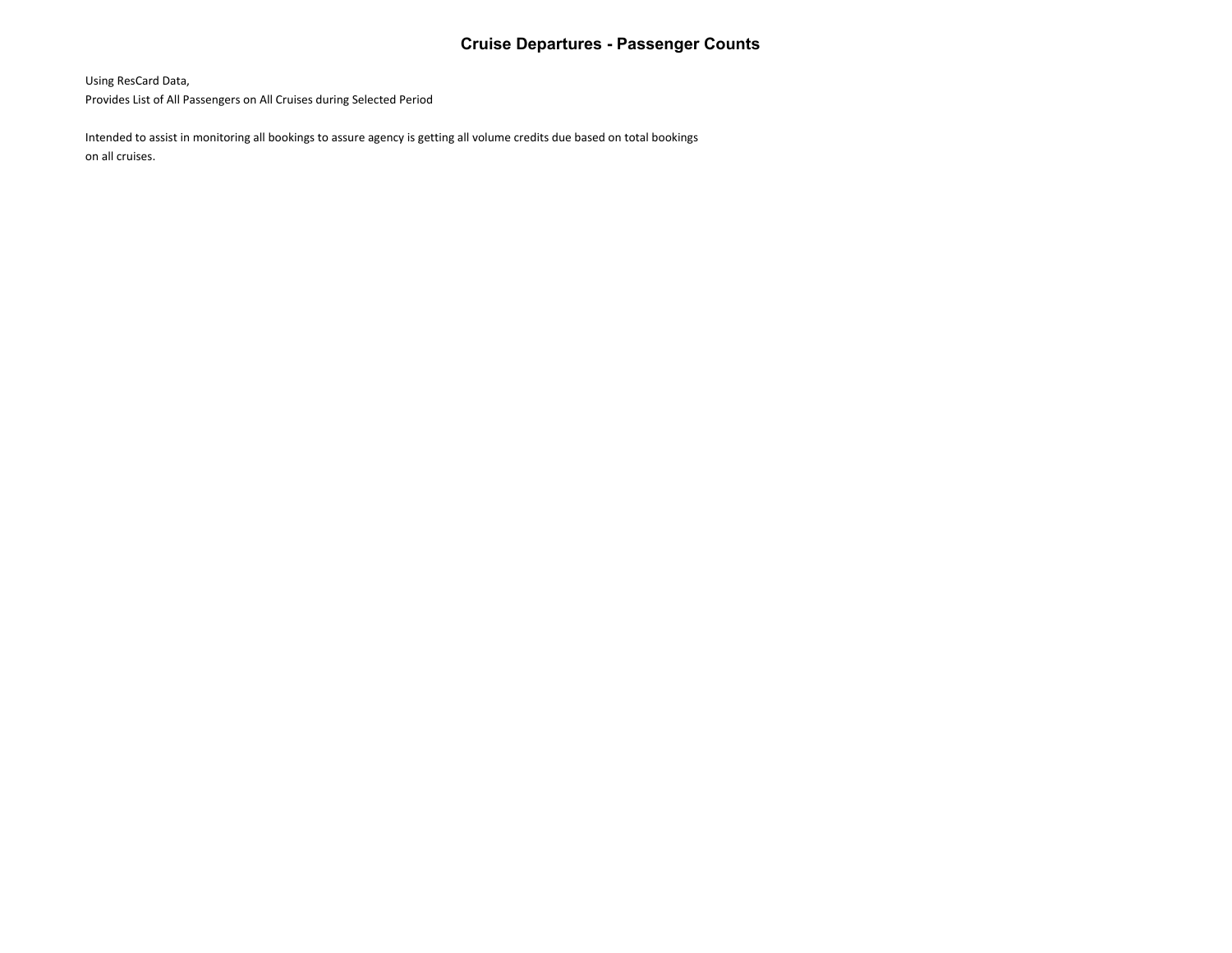|                              | <b>Departure Date Range:</b> |                     |                      | 01/01/2015  | thru   | 01/01/2016 |              |            | Inventory<br>Booking |
|------------------------------|------------------------------|---------------------|----------------------|-------------|--------|------------|--------------|------------|----------------------|
|                              |                              |                     |                      | Depart Date |        | Cabins     | Confirmation | Res Card # |                      |
| <b>Carnival Cruise Lines</b> |                              |                     |                      |             |        |            |              |            |                      |
| <b>Carnival Destiny</b>      |                              |                     |                      |             |        |            |              |            |                      |
| Able, Bill                   |                              |                     | 3                    |             |        | 0.33       | 12345        | 778        | No                   |
| Able, Ken                    |                              |                     | $\boldsymbol{\beta}$ |             |        | 0.33       | 12345        | 778        | No                   |
| Able, Susan                  |                              |                     | $\boldsymbol{\beta}$ |             |        | 0.33       | 12345        | 778        | No                   |
| <b>Passengers</b>            | 3                            | <b>Sailing Date</b> | 01/01/2016           |             | Cabins | 1.00       |              |            |                      |
| <b>Carnival Glory</b>        |                              |                     |                      |             |        |            |              |            |                      |
| Gilmore, William             |                              |                     | B                    |             |        | 0.50       |              | 766        | No                   |
| Jolly, Judy                  |                              |                     | B                    |             |        | 0.50       |              | 766        | No                   |
| <b>Passengers</b>            | 2                            | <b>Sailing Date</b> | 08/13/2015           |             | Cabins | 1.00       |              |            |                      |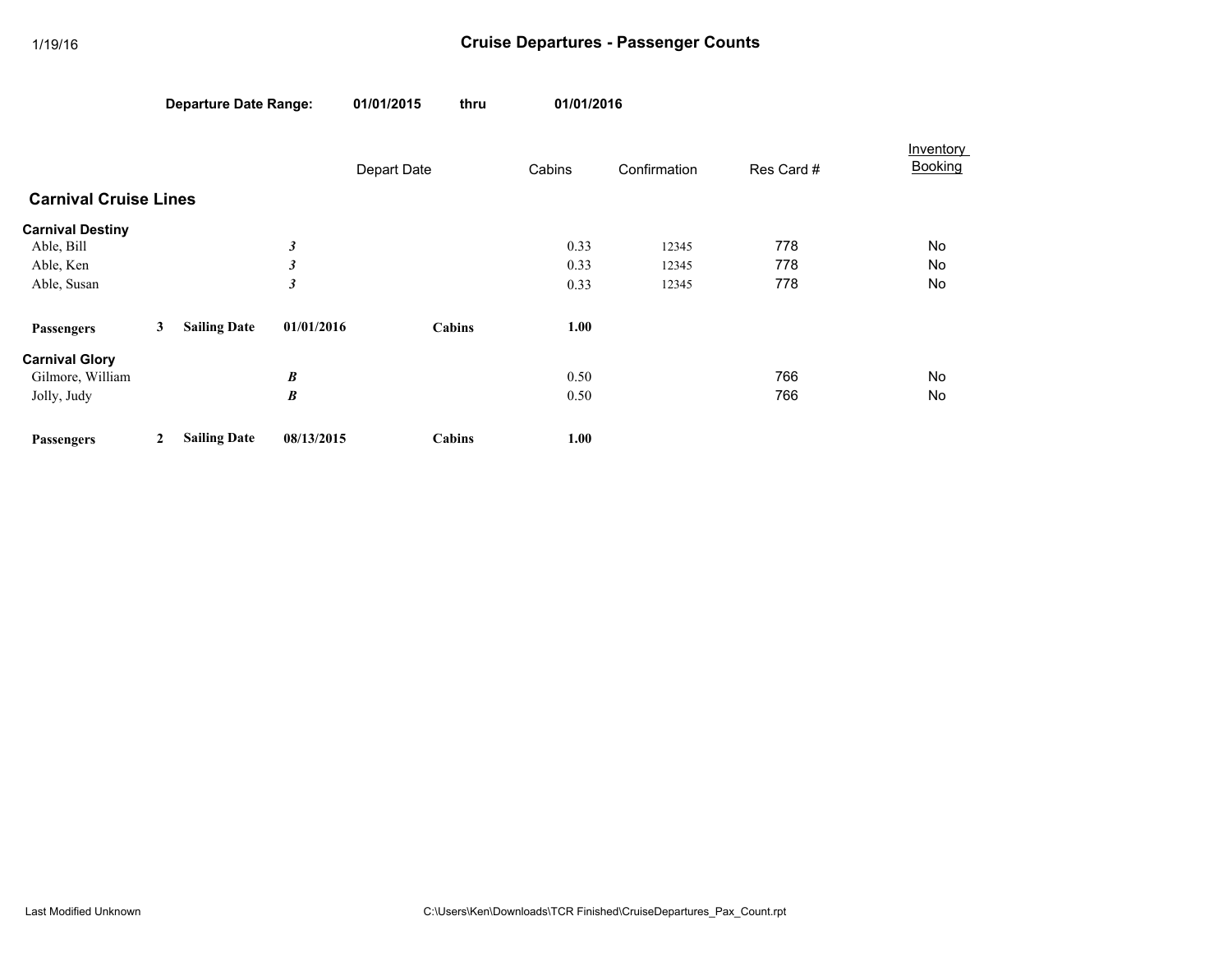|                                            |   | <b>Departure Date Range:</b> |            | 01/01/2015  | thru   | 01/01/2016 |              |            |                             |  |
|--------------------------------------------|---|------------------------------|------------|-------------|--------|------------|--------------|------------|-----------------------------|--|
|                                            |   |                              |            | Depart Date |        | Cabins     | Confirmation | Res Card # | Inventory<br><b>Booking</b> |  |
| <b>Celebrity Cruises</b>                   |   |                              |            |             |        |            |              |            |                             |  |
| <b>Celebrity Equinox</b><br>Cohen, Michael |   | A2                           |            |             |        | 0.50       | 1386652      | 808        | No                          |  |
| Cohen, Susan                               |   | A2                           |            |             |        | 0.50       | 1386652      | 808        | No                          |  |
| <b>Passengers</b>                          | 2 | <b>Sailing Date</b>          | 10/03/2015 |             | Cabins | 1.00       |              |            |                             |  |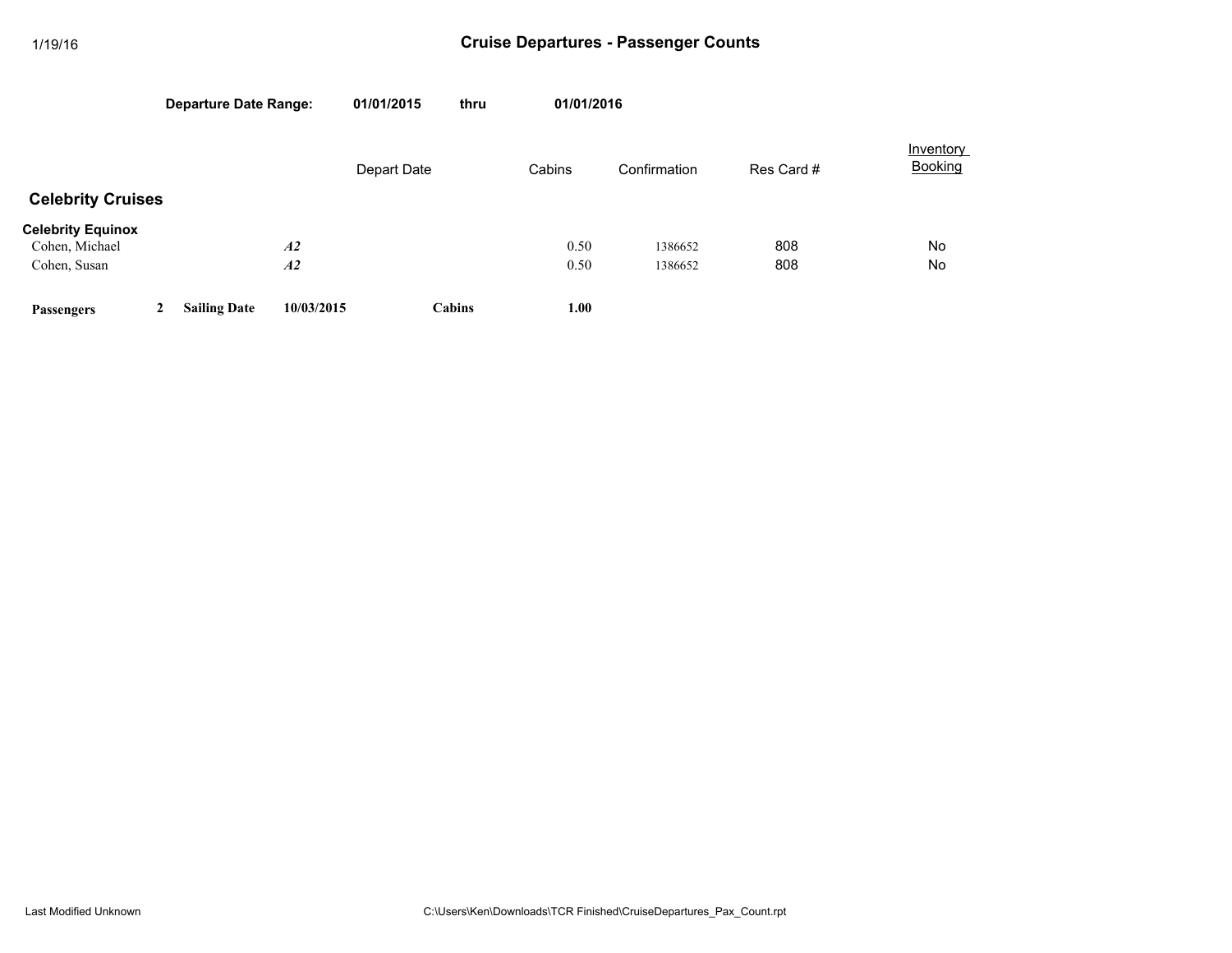|                             |   | <b>Departure Date Range:</b> |            | 01/01/2015  | thru   |        | 01/01/2016   |            |                      |
|-----------------------------|---|------------------------------|------------|-------------|--------|--------|--------------|------------|----------------------|
|                             |   |                              |            | Depart Date |        | Cabins | Confirmation | Res Card # | Inventory<br>Booking |
| <b>Holland America Line</b> |   |                              |            |             |        |        |              |            |                      |
| Eurodam                     |   |                              |            |             |        |        |              |            |                      |
| Simms, Bruce                |   |                              | $S_{A}$    |             |        | 0.50   | GTVD7Q       | 811        | No                   |
| Simms, Janet                |   |                              | SA         |             |        | 0.50   | GTVD70       | 811        | No                   |
| <b>Passengers</b>           | 2 | <b>Sailing Date</b>          | 12/20/2015 |             | Cabins | 1.00   |              |            |                      |
| ms Noordam                  |   |                              |            |             |        |        |              |            |                      |
| Gilmore, William            |   |                              |            |             |        | 0.50   | 123          | 760        | No                   |
| Jolly, Judy                 |   |                              |            |             |        | 0.50   | 123          | 760        | No                   |
| <b>Passengers</b>           | 2 | <b>Sailing Date</b>          | 05/16/2015 |             | Cabins | 1.00   |              |            |                      |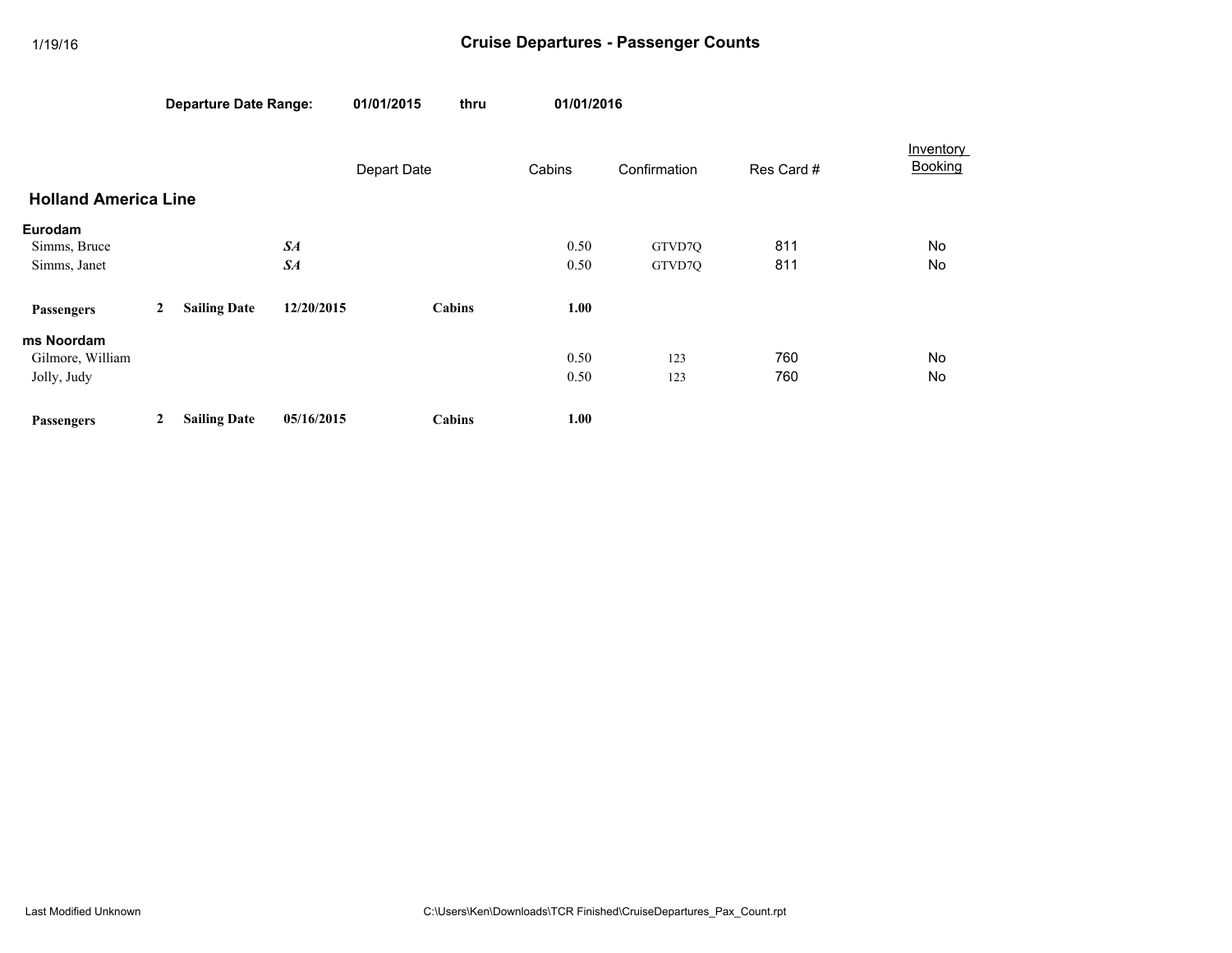|                           |   | <b>Departure Date Range:</b> |                | 01/01/2015  | thru   | 01/01/2016 |              |            |                             |  |
|---------------------------|---|------------------------------|----------------|-------------|--------|------------|--------------|------------|-----------------------------|--|
|                           |   |                              |                | Depart Date |        | Cabins     | Confirmation | Res Card # | Inventory<br><b>Booking</b> |  |
| <b>Princess Cruises</b>   |   |                              |                |             |        |            |              |            |                             |  |
| <b>CARIBBEAN PRINCESS</b> |   |                              |                |             |        |            |              |            |                             |  |
| Butch, Colleen            |   |                              | B <sub>2</sub> |             |        | 0.50       | 9G7T3N       | 771        | <b>No</b>                   |  |
| Butch, John               |   |                              | B <sub>2</sub> |             |        | 0.50       | 9G7T3N       | 771        | No                          |  |
| Passengers                | 2 | <b>Sailing Date</b>          | 10/01/2015     |             | Cabins | 1.00       |              |            |                             |  |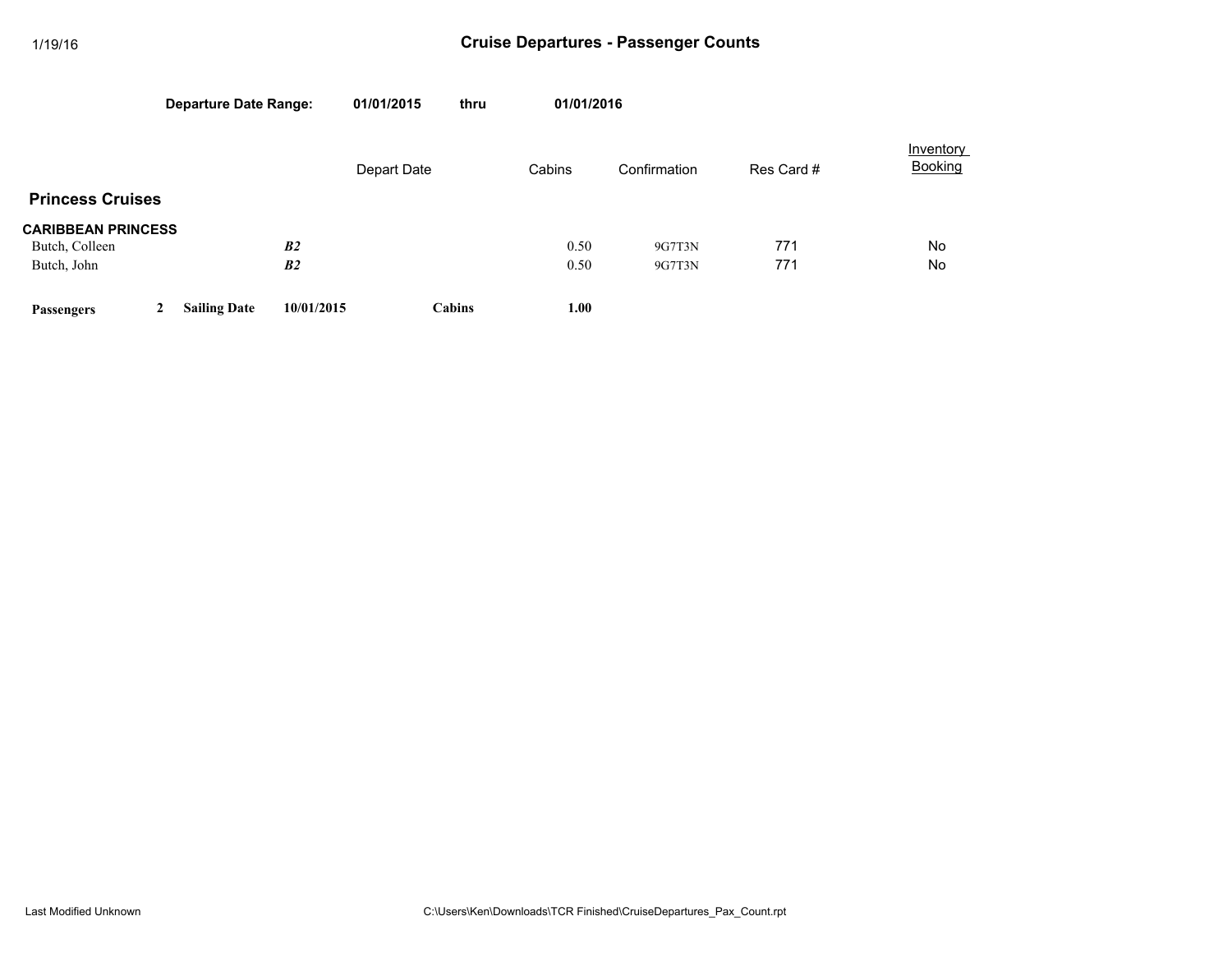|                                                                      |   | <b>Departure Date Range:</b> |                      | 01/01/2015  | thru          | 01/01/2016   |                  |            |                             |  |
|----------------------------------------------------------------------|---|------------------------------|----------------------|-------------|---------------|--------------|------------------|------------|-----------------------------|--|
|                                                                      |   |                              |                      | Depart Date |               | Cabins       | Confirmation     | Res Card # | Inventory<br><b>Booking</b> |  |
| <b>Royal Caribbean International</b>                                 |   |                              |                      |             |               |              |                  |            |                             |  |
| <b>Freedom of the Seas</b><br>Erickson, Julaine<br>Erickson, Richard |   |                              | E2<br>E <sub>2</sub> |             |               | 0.50<br>0.50 | 913816<br>913816 | 807<br>807 | No<br>No                    |  |
| Passengers                                                           | 2 | <b>Sailing Date</b>          | 12/27/2015           |             | <b>Cabins</b> | 1.00         |                  |            |                             |  |